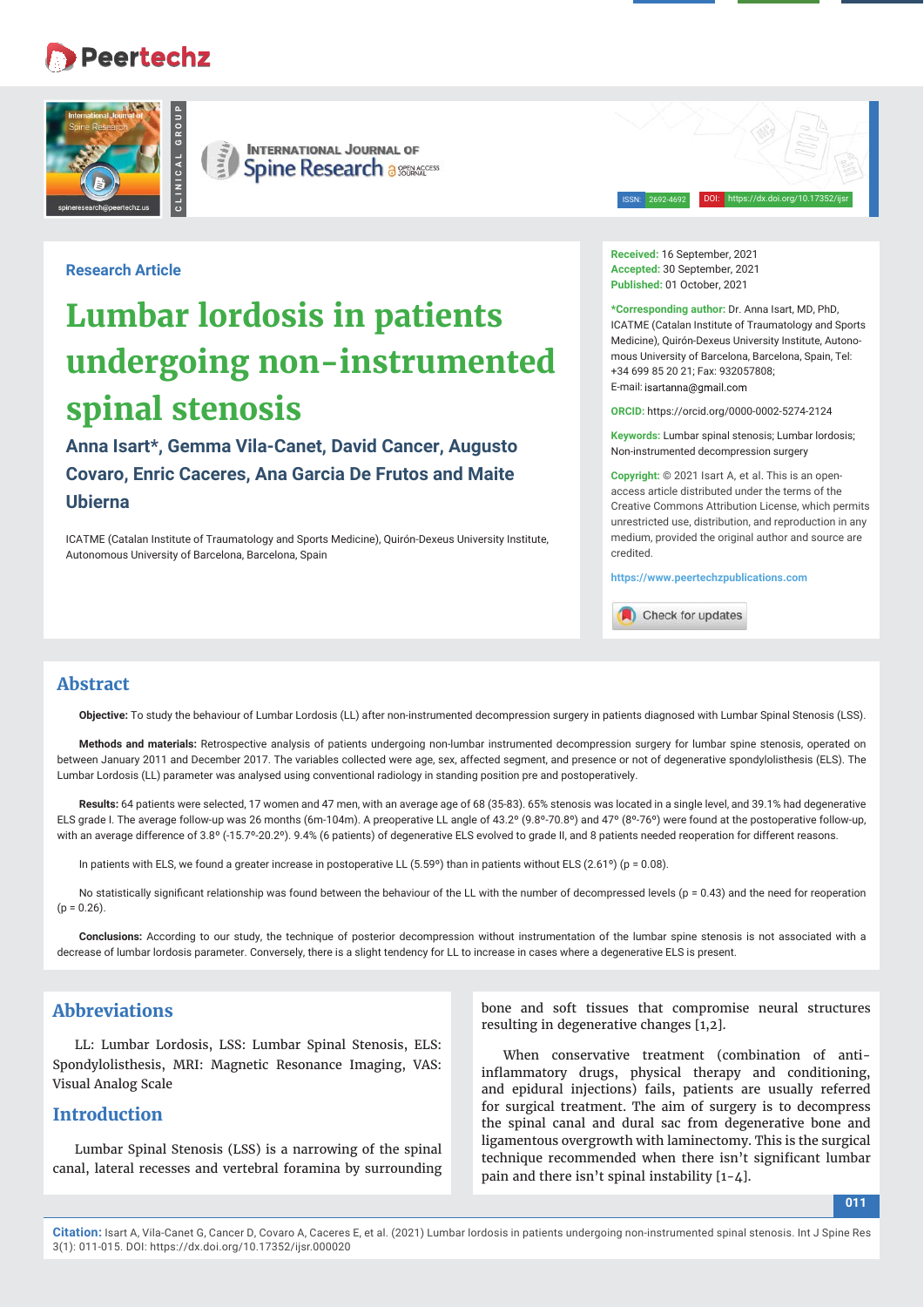The alignment of the lumbar spine has pathological changes with regard to LSS. It is recognized that the incidence of LSS in adults correlates closely with the loss of Lumbar Lordosis (LL). Patients with LSS tend to lean forward to relieve their symptoms, and preoperative LL could be improved when their symptoms reduce after decompression surgery without additional corrective procedures [5-12]. In a review by Ogura, et al. [13], in 2019, it is remarked that LL was increased after decompression, with significant improvement observed in 5 of the 6 studies. Roussouly, et al. [14], reported the standard sagittal parameters in a normal population is in average value for LL was  $61.4^{\circ}$  with a range from  $41.2^{\circ}$  to  $81.9^{\circ}$ .

The aim of the present study is to investigate the behavior of Lumbar Lordosis (LL) before and after non-instrumented decompression surgery in patients diagnosed with lumbar spinal stenosis. The hypothesis is that patients with LSS no decrease the level of LL after non-instrumented decompression surgery.

### **Materials and methods**

Retrospective study of patients with degenerative pathology of the lumbar spine, undergoing non-lumbar instrumented decompression surgery for lumbar spine stenosis. All patients have been operated on by the same team of surgeons during the period of time from January 2011 to December 2017.

The inclusion criteria included patients diagnosed with lumbar spinal stenosis and patients with persistent neurological symptomatology after conservative treatment for 3-6 months (all of them were previously treated with medication and pain clinic with combination of antiinflammatory drugs, physical therapy and conditioning, and epidural injections). Patients without significant lower back pain and radiological functional studies without mechanical instability was observed in. All the patients had a Magnetic Resonance Imaging (MRI) image corresponding to the symptomatology. In the MRI, it showed spinal stenosis divided into two categories: central or lateral recess involvement. In addition, some patients had lumbar juxtafacet cysts. For each patient, the levels to be decompressed were determined based on neurological examination and preoperative MRI. They also had standing x-rays (posteroanterior and lateral) of the lumbar pre and postoperative. As a result, they all had an operation of decompression and/or posterolateral non-instrumented fusion.

The exclusion criteria included patients diagnosed with other lumbar pathology, patients operated on with lumbar instrumentation, and patients without pre or postoperatively x-rays.

Epidemiological data was collected including age and gender, diagnosis of lumbar spinal stenosis, presence or not of degenerative spondylolisthesis (ELS) and we classify it according to the Meyerding classification [15], and the Lumbar Lordosis (LL) parameter. The LL parameter was analyzed using conventional radiology in standing position pre and postoperatively at the final follow-up (minimum 6

months postoperatively) using an image analysis software on a computer screen. The LL was measured according to Cobb's method from the upper endplates of the L1 and the S1 vertebrae [16]. And by telephone interview, we asked about postoperative satisfaction (yes/no) and postoperative Visual Analog Scale (VAS) at the end of follow-up.

The surgical technique of decompression was unilateral laminectomy for lateral recess stenosis with partial facetectomy and midline decompression for central LSS with partial facetectomy if needed. The facetectomy was limited to less than 50% bilaterally.

#### **Statistical analysis**

A descriptive analysis of the sample was carried out. Qualitative variables are described with frequencies and percentages, and continuous numerical variables with mean and standard deviation (or median and 25th and 75th percentiles). To check the degree of relationship between the angle difference and the variables of age, VAS and time (months), the Pearson correlation test was used, and to check if there were angle differences between the different groups of dichotomous variables, the Student T test for independent data was used. P values lower than 0.05 were considered statistically significant.

#### **Results**

During the aforementioned period of time, 64 patients were selected who met the study inclusion criteria, with a gender distribution of 17 women (26.56%) and 47 men (73.43%), with an average age of 68 years (range 35-83). The average followup time was 26 months (range 6-104).

In 42 patients (65.6%), stenosis was located in a single level, in 19 patients (29.7%) were located in two levels, and in three patients  $(4.7%)$  were located in three levels. The most frequent vertebral levels were L4-L5 (60.94%), L3-L4 (28.13%) and L5-S1 (10.93%). 35 patients (54.7%) had a central lumbar spinal stenosis (in this patients, central decompression was performed) and 29 patients (45.3%) had a lateral recess stenosis (in all this cases, unilateral laminectomy was performed). Seven patients showed stenosis because of a juxtafacet cyst. In 25 patients (39.1%), there was degenerative ELS grade I; in this study all the ELS were degeneratives (Table 1).

The average preoperative Lumbar Lordosis (LL) was 43.2 degrees (9.8º-70.8º) and 47 degrees (8º-76º) at the postoperative follow-up (minimum 6 months postoperatively), with an average difference of increase of 3.8º (-15.7º-20.2º) (Figure 1A,B).

Eight patients (12.5%) needed reoperation. Six patients suffered early complications within 3 months of surgery: two wound infections, 2 hematomas and 2 insufficient decompressions. Other two patients were operated for recurrent stenosis by disc bulging, one at 13 months of surgery and other 3 years after first surgery). In this series, there aren't patients that needed a new surgery with instrumentation.

**012**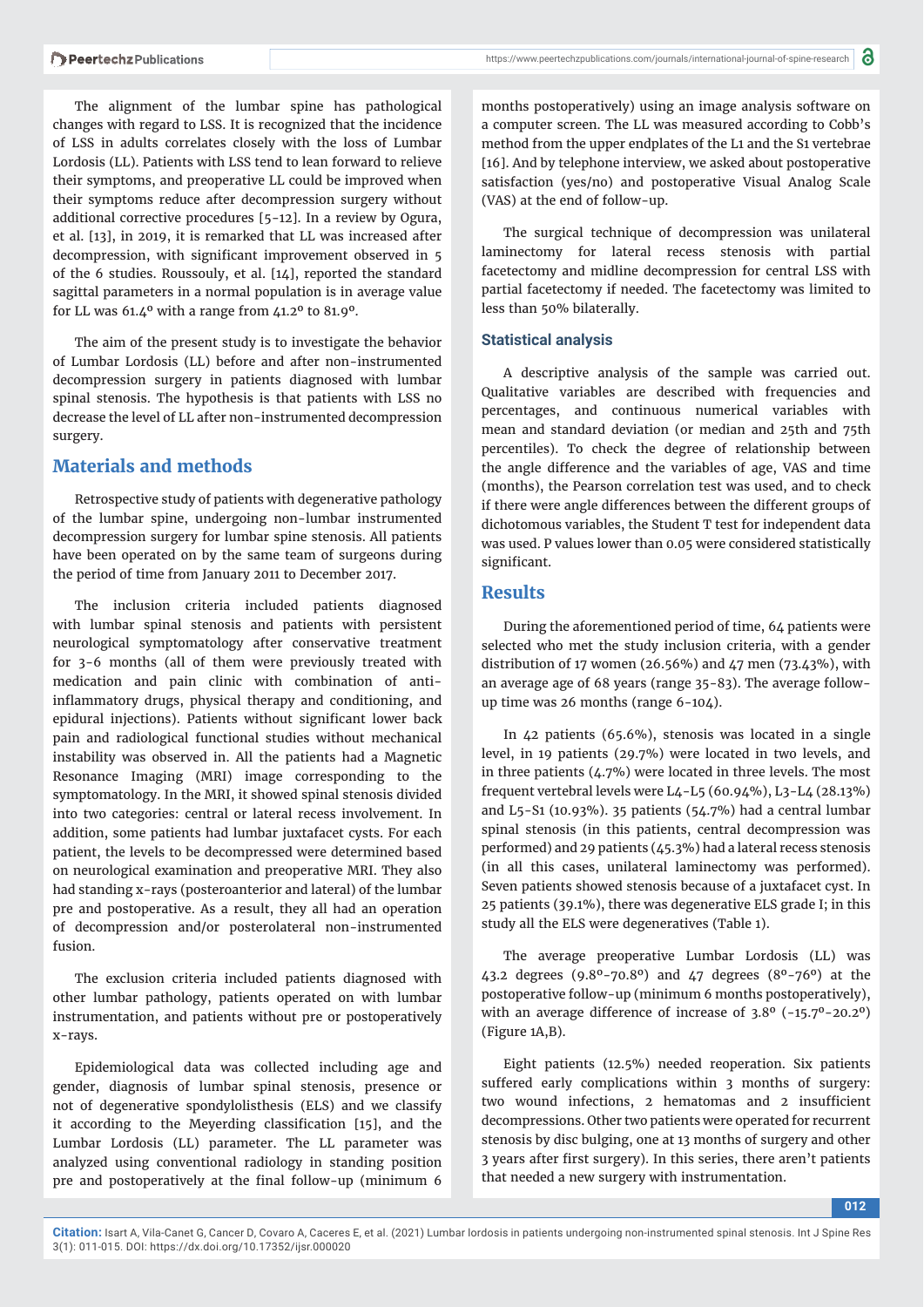| <b>Table 1:</b> Characteristics of the analyzed patients. |                  |
|-----------------------------------------------------------|------------------|
| <b>Total number</b>                                       | 64               |
| Age                                                       | 68 (range 35-83) |
| Sex male                                                  | 47 (73.4%)       |
| female                                                    | 17 (26.6%)       |
| Decompressed levels                                       |                  |
| One                                                       | 42 (65.6%)       |
| Two                                                       | 19 (29.7%)       |
| Three                                                     | 3(4.7%)          |
| Vertebral level                                           |                  |
| $L3-L4$                                                   | 18 (28.1%)       |
| $L4-L5$                                                   | 39 (61%)         |
| $L5-S1$                                                   | 7 (10.9%)        |
| <b>LSS</b>                                                |                  |
| Central                                                   | 35 (54.7%)       |
| Foraminal                                                 | 29 (45.3%)       |
| Degenerative spondilolisthesis                            | 25 (39.1%)       |



Figure 1A,B: Images lateral x-ray films of the lumbar spine in a standing position with lines for the measurement of the lumbar lordosis preoperative and postoperative surgery. A: preoperative lordosis lumbar (47.7º).

B: postoperative lordosis lumbar (56.9º).

We found a mean postoperative VAS at the end of followup of 2.48 (0-8) with no relationship with postoperative LL variation (p=0.197). When we asked about postoperative satisfaction we found  $58$  satisfied patients (90.6%) and 6 dissatisfied patients (9.4%), with no relation to the evolution of LL, finding a mean LL in satisfied patients of  $3.79^{\circ}$  and  $3.6^{\circ}$ in dissatisfied patients ( $p=0.947$ ).

In patients with ELS, we found a greater increase in postoperative lumbar lordosis (46.41º preoperative LL and 52º postoperative LL, increasing 5.59º) than in patients without ELS (41.28º preoperative LL and 45.22º postoperative LL, increasing to  $2.61^{\circ}$ ) with a significant margin ( $p = 0.08$ ).

In six patients (9.4%), degenerative ELS grade I evolves to grade II. The patients without progression of ELS had a greater increase of postoperative lumbar lordosis (6.98º) than patients with evolution of ELS (2.62º) (p=0.017).

In general, we observed a greater increase in postoperative lumbar lordosis in patients with juxtafacet cyst diagnosis (p=0.031), but there weren't any differences between central or lateral recess lumbar spinal stenosis and the lumbar lordosis evolution (p=0.258).

No statistically significant relationship was found between the behavior of the LL with the gender distribution (p=0.355), the number of decompressed levels ( $p = 0.436$ ), the number of months of x-rays postoperatively (p=0.439), and the need for reoperation ( $p = 0.26$ ).

#### **Discussion**

This study data shows that the mean preoperative LL was 43.2 degrees and increased to 47 degrees at the postoperative follow-up after decompressive laminectomy without instrumentation, with a slight average improvement of 3.8º. Patients with LSS tend to walk with flexion posture in order to decrease the epidural pressure. After surgery for posterior decompression, they return to an upright posture so increasing the lumbar lordosis [17-19].

Our hypothesis confirmed that patients with LSS don't decrease LL after non-instrumented decompression surgery, and we observed an increase of LL of 3.8º comparable to the mean increased reported in the literature, with a values between  $(1.7 \text{ and } 6^{\circ})$  [13,17, 20-23]. The range of lumbar lordosis in the current series did not differ much from that of the general elderly population. This series, therefore, represents the typical patients with lumbar canal stenosis without overt deformity [2,24].

According to Madkouri [7], the loss of lordosis in LSS patients can be explained by two mechanisms, one which is adaptive and pain-relieving, and which can be improved by isolated decompression surgery. The other which is related to the aging of the spine (degenerative disc disease and muscle atrophy) and which cannot be improved by decompression surgery alone.

Jeon, et al. [17], studied the shift of LL in the first and second year postoperative, they observed that the LL increased at the 1-year follow-up, and was maintained at this level at the 2-year follow-up. However, we studied the postoperative x-rays with a minimum of six months and a maximum of 8.6 years, and we didn't find any differences in the valuation time  $(p=0.439)$ .

We didn't observe differences between the LL and the number of decompressed levels (p=0.43). Instead, Fujiis, et al. [20], observed that the increase in LL was significantly lower in the group of 2, 3, 4 or 5 levels decompressed as compared with those in group 1 level ( $p = 0.02$ ), and most of the patients are included in the 2 or 3 level decompression group, in contrast, in our study 65% of the patients are in the single level decompression group.

The patients with ELS have a higher LL angle  $(46.41^{\circ})$  than other patients with LSS (41.28º) (P=0.08) in the preoperative condition. The same situation was found by Yoshida [25] in

**013**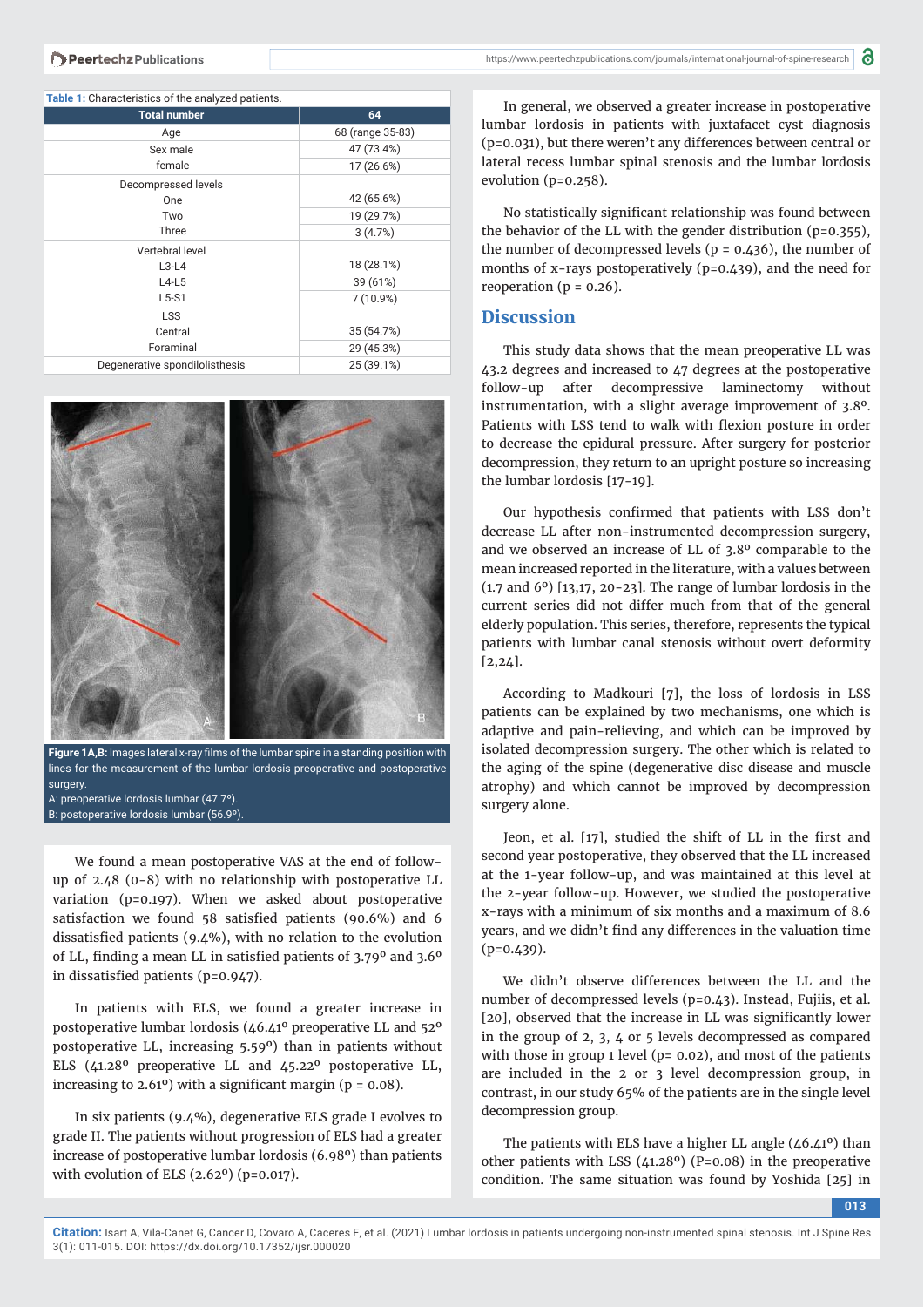his study where the patients of ELS are significantly higher  $(43.1<sup>o</sup>)$  than in the patients without ELS  $(35.5<sup>o</sup>)$  (p<0.005). The subgroup of patients of our study with ELS that didn't evolve during the postoperative period have a higher LL angle than the group as a whole  $(p=0.017)$ .

In a second study by Minamide and Yoshida [26], they only analyzed patients with ELS, and they divided those patients into two groups, with and without instability. They observed that the progression of ELS increased by 7% in patients with instability and increased by 8.2% in patients without instability. In our study, we observed that ELS evolved in 9.4% of patients, similar to published values.

Ogura [27] and Sigmundsson [28] studied the satisfaction after decompression surgery without fusion for lumbar spinal stenosis. Ogura observed a 75% of satisfaction with a postoperative VAS of 1.6. Sigmundsson found 64,1% of satisfaction in patients without instrumentation, with a postoperative VAS of 1. In our study, we detected a 90.6% of satisfaction but with a postoperative VAS of 2.48.

There are some limitations associated with this study. Firstly, it is a retrospective study. Secondly, we only studied the LL and we didn't study more parameters, and we also didn't use the total x-ray of the spine. Thirdly, we didn't apply scores to assess the improvement of function and pain.

#### **Conclusion**

According to our study, the technique of posterior decompression without instrumentation of the lumbar spine stenosis is not associated with a decrease of lumbar lordosis parameter. Conversely, there is a slight tendency for LL to increase in cases where a degenerative ELS is present.

#### **References**

- 1. Ulrich NH, Burgstaller JM, Pichierri G, Wertli MM, Farshad M, et al. (2017) Decompression Surgery Alone Versus Decompression Plus Fusion in Symptomatic Lumbar Spinal Stenosis: A Swiss Prospective Multicenter Cohort Study With 3 Years of Follow-up. Spine (Phila Pa 1976) 42: E1077-E1086. **Link:** https://bit.ly/3zVpnYH
- 2. Chang HS (2018) Influence of Lumbar Lordosis on the Outcome of Decompression Surgery for Lumbar Canal Stenosis. World Neurosurg 109: e684-e690. **Link:** https://bit.ly/3CVs12A
- 3. Ha DH, Kim TK, Oh SK, Cho HG, Kim KR, et al. (2020) Results of Decompression Alone in Patients with Lumbar Spinal Stenosis and Degenerative Spondylolisthesis: A Minimum 5-Year Follow-up. Clin Orthop Surg 12: 187-193. **Link:** https://bit.ly/3kW6eBy
- 4. Covaro A, Vilà-Canet G, García de Frutos A, Ubierna M, Ciccolo F, et al (2017) Management of degenerative lumbar spinal stenosis: an evidence-based review. EFORT Open Rev 1: 267-274. **Link:** https://bit.ly/3op98RB
- 5. Farrokhi MR, Haghnegahdar A, Rezaee H, Rad MR (2016) Spinal sagittal balance and spinopelvic parameters in patients with degenerative lumbar spinal stenosis; a comparative study. Clin Neurol Neurosurg 151: 136-141. **Link:** https://bit.ly/39QroLh
- 6. Abbas J, Hamoud K, May H, Hay O, Medlej B, et al. (2010) Degenerative lumbar spinal stenosis and lumbar spine configuration. Eur Spine J 19: 1865-1873. **Link:** https://bit.ly/3D1X64z
- 7. Madkouri R, Brauge D, Vidon-Buthion A, Fahed E, Mourier KL, et al. (2018) Improvement in Sagittal Balance After Decompression Surgery without Fusion in Patients with Degenerative Lumbar Stenosis: Clinical and Radiographic Results at 1 Year. World Neurosurg 114: e417-e424. **Link:** https://bit.ly/3CTlm8Y
- 8. Bredow J, Oppermann J, Scheyerer MJ, Gundlfinger K, Neiss WF, et al. (2015) Lumbar lordosis and sacral slope in lumbar spinal stenosis: standard values and measurement accuracy. Arch Orthop Trauma Surg 135: 607-612. **Link: Link:** https://bit.ly/3F5AVfF
- 9. Ogura Y, Shinozaki Y, Kobayashi Y, Kitagawa T, Yonezawa Y, et al. (2019) Impact of sagittal spinopelvic alignment on clinical outcomes and healthrelated quality of life after decompression surgery without fusion for lumbar spinal stenosis. J Neurosurg Spine 25: 1-6. **Link:** https://bit.ly/3CYG6fQ
- 10. Shin EK, Kim CH, Chung CK, Choi Y, Yim D, et al. (2017) Sagittal imbalance in patients with lumbar spinal stenosis and outcomes after simple decompression surgery. Spine J 17: 175-182. **Link:** https://bit.ly/2Y2kBv8
- 11. Zárate-Kalfópulos B, Reyes-Tarrago F, Navarro-Aceves LA, García-Ramos CL, Reyes-Sánchez AA, et al. (2019) Characteristics of Spinopelvic Sagittal Alignment in Lumbar Degenerative Disease. World Neurosurg 126: e417-e421. **Link:** https://bit.ly/39NlZol
- 12. Radovanovic I, Urquhart JC, Ganapathy V, Siddiqi F, Gurr KR, et al. (2017) Influence of postoperative sagittal balance and spinopelvic parameters on the outcome of patients surgically treated for degenerative lumbar spondylolisthesis. J Neurosurg Spine 26: 448-453. **Link:** https://bit.ly/3EYYS8F
- 13. Ogura Y, Kobayashi Y, Shinozaki Y, Ogawa J (2020) Spontaneous correction of sagittal spinopelvic malalignment after decompression surgery without corrective fusion procedure for lumbar spinal stenosis and its impact on clinical outcomes: A systematic review. J Orthop Sci 25: 379-383. **Link:** https://bit.ly/3F7JTcn
- 14. Roussouly P, Gollogly S, Berthonnaud E, Dimnet J (2005) Classification of the normal variation in the sagittal alignment of the human lumbar spine and pelvis in the standing position. Spine 30: 346–353. **Link:** https://bit.ly/39Vrl0w
- 15. Meyerding HW (1932) Spondylolisthesis. Surg Gynecol Obstet 54: 371-377. **Link:** https://bit.ly/39VrqkQ
- 16. Cobb JR (1948) Outline for the study of scoliosis. Instructional Course Lect 5: 261-275. **Link:** https://bit.ly/3m9lwSZ
- 17. Jeon CH, Lee HD, Lee YS, Seo HS, Chung NS (2015) Change in sagittal profiles after decompressive laminectomy in patients with lumbar spinal canal stenosis: a 2-year preliminary report. Spine (Phila Pa 1976) 40: E279- E285. **Link:** https://bit.ly/3maYMCj
- 18. Takahashi K, Miyazaki T, Takino T, Matsui T, Tomita K (1995) Epidural pressure measurements. Relationship between epidural pressure and posture in patients with lumbar spinal stenosis. Spine 20: 650-653. **Link:**  https://bit.ly/3ijBBVk
- 19. Lee JH, Kim KT, Suk KS, Lee SH, Jeong BO, et al. (2010) Analysis of spinopelvic parameters in lumbar degenerative kyphosis: correlation with spinal stenosis and spondylolisthesis. Spine (Phila Pa 1976) 35: E1386- E1391. **Link:** https://bit.ly/39NdxFA
- 20. Fujii K, Kawamura N, Ikegami M, Niitsuma G, Kunogi J (2015) Radiological improvements in global sagittal alignment after lumbar decompression without fusion. Spine (Phila Pa 1976) 40: 703-709. **Link:** https://bit.ly/3kR80UO
- 21. Dohzono S, Toyoda H, Takahashi S, Matsumoto T, Suzuki A, et al. (2016) Factors associated with improvement in sagittal spinal alignment after microendoscopic laminotomy in patients with lumbar spinal canal stenosis. J Neurosurg Spine 25: 39-45. **Link:** https://bit.ly/3uxOGiE
- 22. Chang HS (2018) Effect of Sagittal Spinal Balance on the Outcome of Decompression Surgery for Lumbar Canal Stenosis. World Neurosurg 119: e200-e208. **Link:** https://bit.ly/2Y2ld3U

**014**